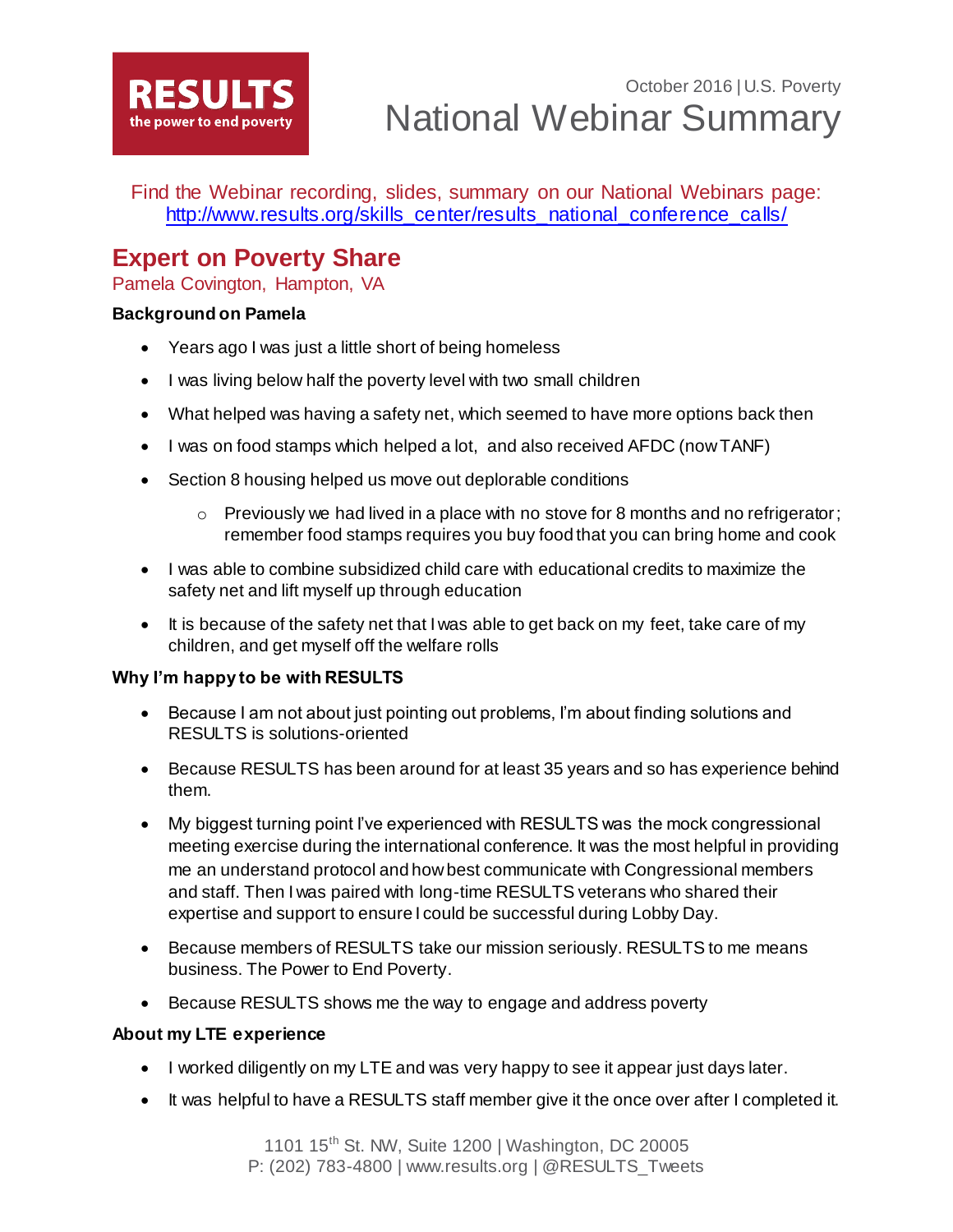- The support and guidance provided by RESULTS staff members is another reason why I am happy to associate myself with RESULTS.
- I am looking forward to learning more information about address poverty-related issues and implementing more RESULTS-oriented actions.

# **Welcome**

Joanne Carter, Executive Director, RESULTS and RESULTS Educational Fund (Washington, DC)

Welcome everyone to our October 2016 US Poverty webinar.

Just a reminder--if you're not joined via the webinar, you can download the slides from the Take Action Box on the RESULTS Homepage.

I want to take a minute on the call to acknowledge the incredibly important work you've done this year with regards to Face-to Face meetings with members of Congress, AND generating media (including great media work in just this last month!)

- You've had 107 face-to-face meetings with members of Congress:
- Including 37 FTF Senate meetings—the most ever; and we're on pace to beat our number of FTF meetings from last year (NOT that this is a contest but it's fantastic to see the progress in our ability to do this!)
- Those House and Senate meetings included 67 Democrats, 40 Republicans
- You've also had 123 (124) media pieces this year on our issues,
- Including 29 media pieces *just* since September 1st (22 since the latest US poverty data came out)

*I know* that the direct impacts of that media and those meetings with members may not be immediately apparent, *BUT all of those meetings* and *all of those media pieces* lay the groundwork for us to be able to drive big things in the near future.

Whatever the outcomes of the elections, we are going to need to advocacy muscle we are building to move forward the issues we care about. And that advocacy muscle can't be built in a week.

I mean--you can have surprising and transformational meetings where one meeting makes a massive impact. But that's not how it usually works—it's much more often all the work that we do to day in and day out:

to build relationships with Congressional aides, to KEEP PERSISTING to get face-to-face meetings, to plan those meetings, to follow-up, to reach newspapers, to send in LTEs, to get interest in op-eds and to write them.

I also can just--from 25 years of experiences good and bad—that we sometimes DO CANNOT SEE THE IMPACT of our actions. We think we had a not very good meeting, but we don't know that it actually shifted a member of Congress or their aide or opened the relationship. We send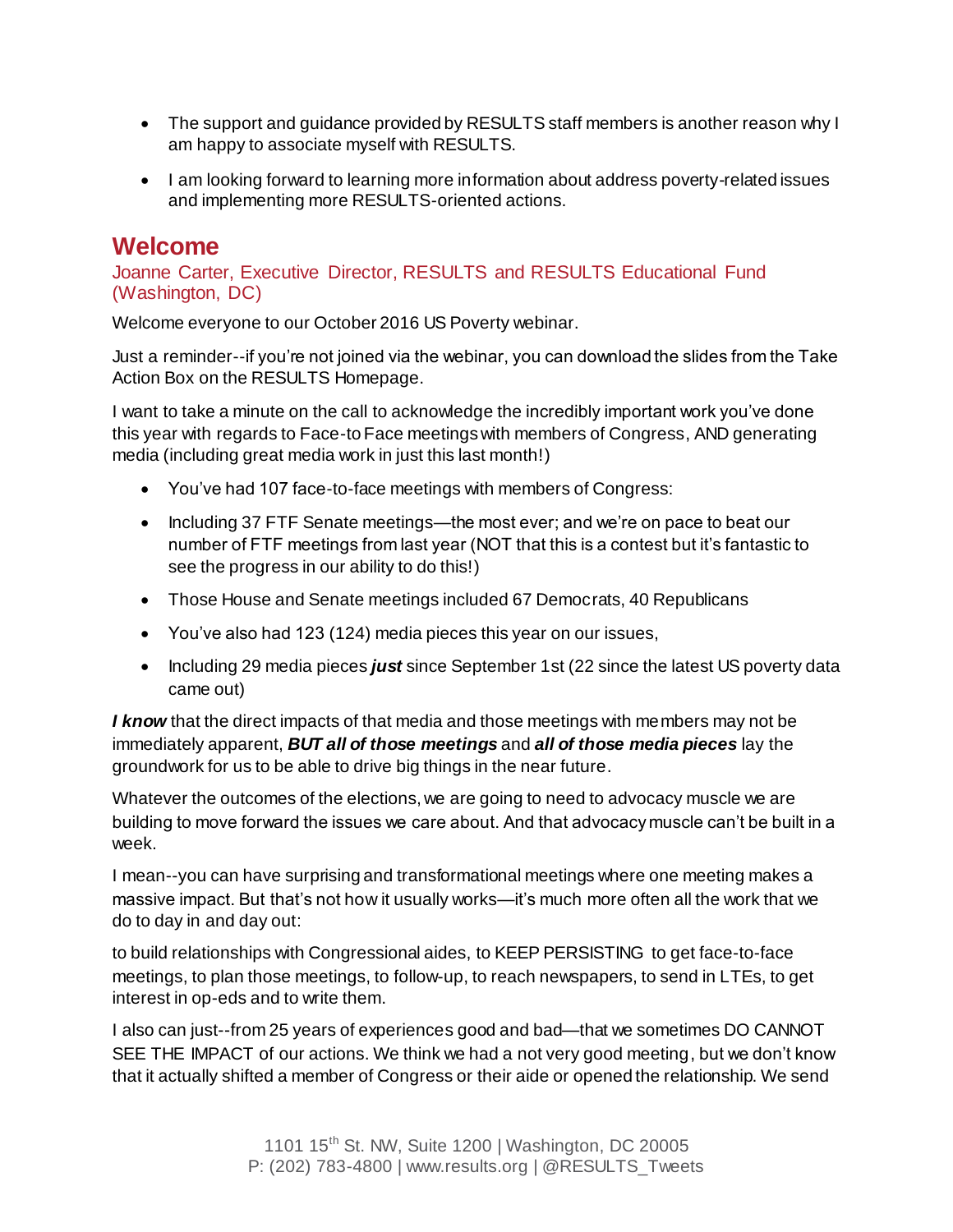multiple LTEs before one ever gets published. Our media gets published but we don't realize that our member reads it on the way to a campaign event.

If I can paraphrase a former RESULTS leader who said that our work is often grunt work, grunt work, grunt work, grunt work, MIRACLE. But that miracle doesn't come out of nowhere. There would be no chance of the miracle/the breakthrough without all the work that came before, and the political muscle we've built.

We'll need that MUSCLE TO RESPOND to (and help create) big opportunities in the next year and also to address new threats to the programs and policies and issues we care about.

I love the image for our advocacy of the SNOWFLAKES that fall on a branch…

Finally in the face of *this absurd and disturbing election year,* I'm just grateful that the work you are doing with FTF meetings and being at town halls, and publishing media *is helping keep candidates' eyes on what matters.*

So, we have a great agenda today

- Starting in a moment with a great guest speaker from CFED who will talk about their Racial Wealth Divide project and how it can inform and support our advocacy going forward.
- Jos Linn will do a Racial Wealth Gap Quiz
- Meredith Dodson will review the recent poverty data and the October Action
- Ginnie Vogts, RESULTS Grassroots leader from Columbus will share exciting news about our National Outreach Event in November
- Kathleen Duncan, grassroots leader from Houston will close our call with some important announcements

# **Guest Speaker – Emanuel Nieves of CFED**

Facilitated by Meredith Dodson, Director of U.S. Poverty Campaigns

## **Bio**

Emanuel Nieves is Government Affairs Manager a[t CFED,](http://www.cfed.org/) where he works to inform and mobilize advocates across the country to push for policy change at the federal level that expands economic opportunity. He also co-leads CFED's work on predatory lending and coordinates the Assets Building Policy Network. Before joining CFED, he worked at the Local Initiatives Support Corporation, where he coordinated LISC's local office advocacy efforts in Washington, DC, and provided support on an array of housing and community development federal issues. Emanuel has a bachelor's degree in political science from Stockton University.

- 1. **Briefly tell us what CFED does, and specifically can you tell us more about the Racial Wealth Divide project?**
	- Makes it possible for low and moderate income families to become self-sufficient and be a part of the opportunity network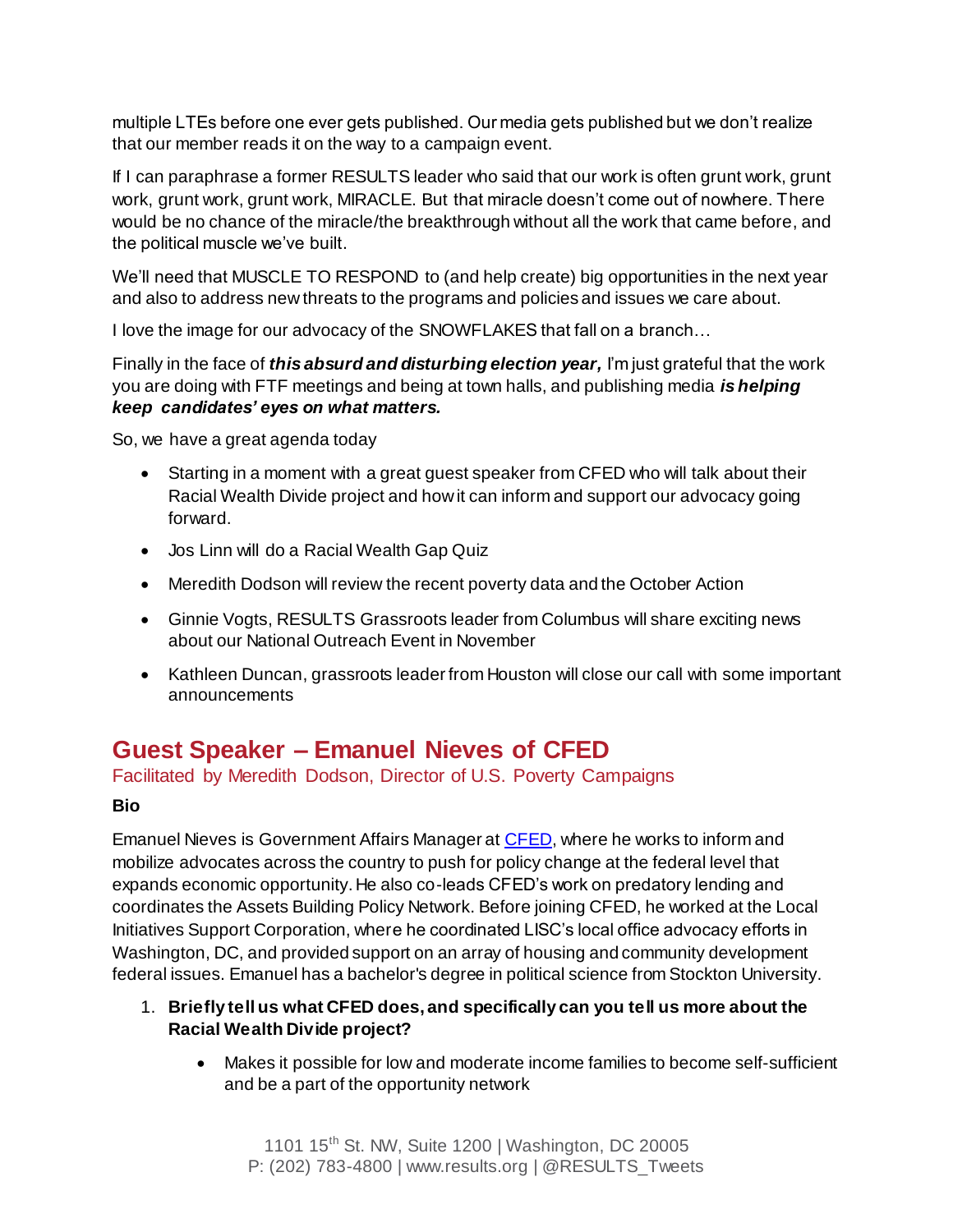- i. Go to college, buy a business, save for now and future
- Think tank plus real world experience (a "do" tank)
- Use research to understand economic insecurity and find out new ideas to make the economy work for everyone, especially those who are not usually heard
- Develop coalitions like Assets Opportunity network, partner at the local level to bring these idea down there and better understand what's happening
- Bring ideas to scale
- Racial Wealth Divide (RWD) was launched a year ago from grant money
	- i. Ensure that CFED work is examined through equity lens
	- ii. Launch projects for best practices on the racial wealth gap (RWG) and support local projects and partners to address it
	- iii. ID local, state, and national solutions about the RWG and how to address it (podcasts, research projects, etc.)

### 2. **Can you tell us what some of your key takeaways were in you[r new report](http://www.ips-dc.org/wp-content/uploads/2016/08/The-Ever-Growing-Gap-CFED_IPS-Final-1.pdf)?**

- Ever Growing Gap
	- i. We have growing racial wealth divide
	- ii. Conversation focuses on income inequality but report highlights that wealth inequality is worse, as is RWD
	- iii. Last 30 years, RWD has exploded average Hispanic/Black wealth grew by about \$20,000 while White grew over \$300,000
	- iv. Also looked at next 30 years and how far people of color are behind; 2043 (year when communities of color combined will outnumber White Americans), RWD will be over \$1,000,000
	- v. Given current trends, if average Black wealth grew at current pace and White wealth stopped growing, it would take 228 years to make up the gap (for Hispanics, it would take 80 years)
	- vi. Top .01 percent (only two Black and Hispanic billionaires) have over half the wealth than Blacks and Hispanics together (400 people v. 60 million)
	- vii. Wealth inequality is literally off the charts Forbes 400 have seen their wealth grow 736 percent in last 30 years
	- viii. If Blacks and Hispanics had grown at 736 percent, would still be less than half of what White households hold now
- 3. **Can you talk about the policy recommendations in your report, and the prospects of substantially reducing the racial wealth gap in the next few years?** 
	- Federal policy has played a role in creating the racial wealth gap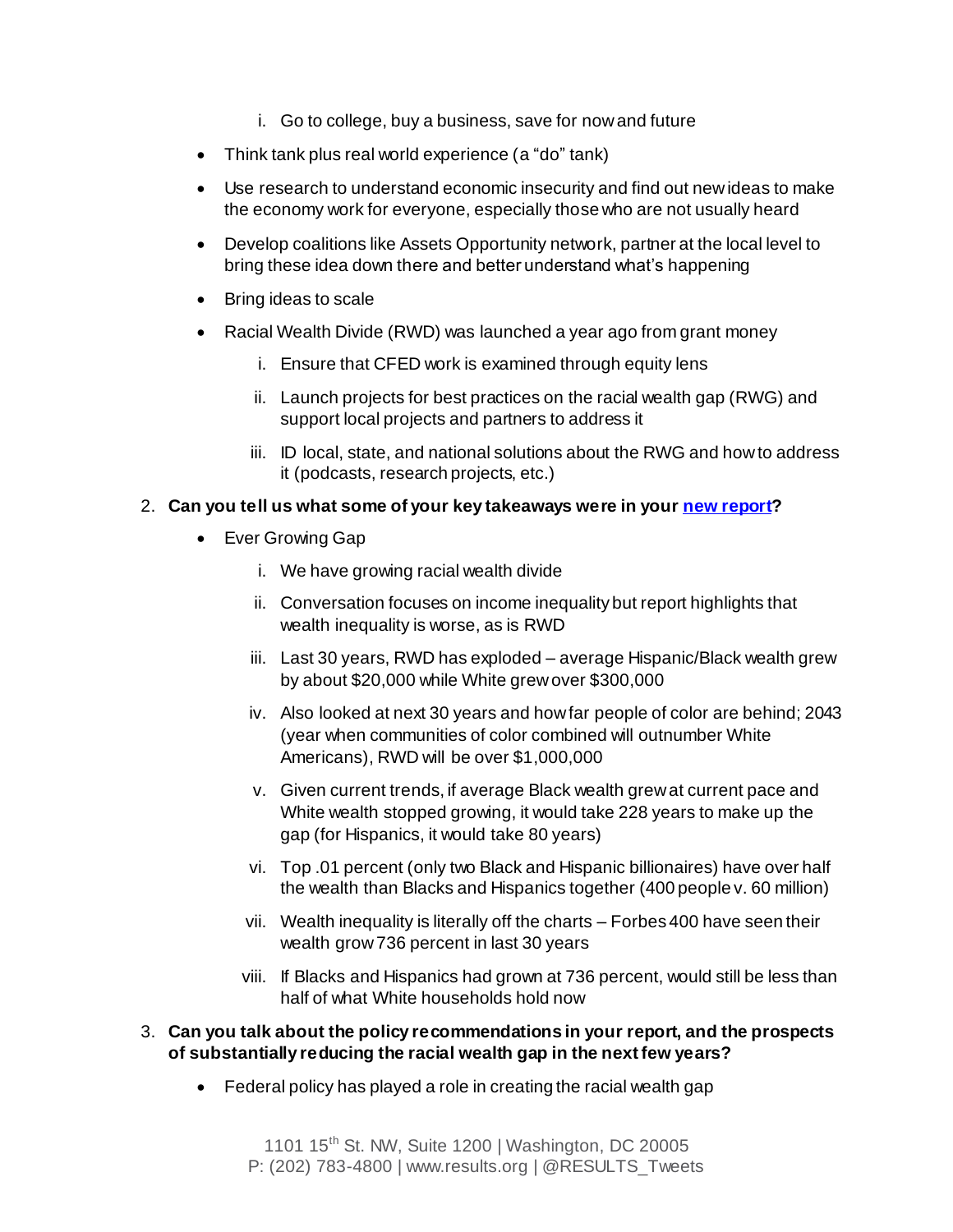- i. Have had numerous policies to help people build wealth but have intentionally or accidentally excluded communities of color (e.g. exclusion of farm workers from SSA, red-lining)
- ii. Tax code is biggest tool to build wealth but most of the benefits go to already wealthy people and exclude communities of color
- iii. Therefore, Congress is making a massive investment in wealth inequality and the racial wealth gap
- **Solutions** 
	- i. Have to understand how current public policy is contributing to RWD, so need to conduct evidence-based, economic audit to see how policy is maintaining and exacerbating RWD (with ombudsman to monitor)
	- ii. Fix upside-down tax code right-side up reform mortgage interest deduction
	- iii. Current policy allows wealth to be passed to same people (dynastic wealth); tax that wealth and use revenue go to fund to help lift up lowwealth households
- Not going to be easy but we can start now by fixing tax code, expanding EITC for childless workers and use the EITC to build emergency savings
	- i. Use opportunities in lame duck and new Congress to tackle this problem
- Must remember that in 30 years, communities of color will be majority so there issues will be our issues

# **Racial Wealth Gap Quiz**

Jos Linn, Grassroots Manager for U.S. Poverty Campaigns

- 1. The average top 0.1 percent of households gets how much in benefits from homeownership tax programs?
	- A. \$17,276
	- B. \$10,276
	- C. \$3
	- D. \$20,500
- 2. In 2014, how much wealth did Black and Latino households own for every \$1 dollar White households owned?
	- A. A Black family held 30 cents and a Hispanic family held 20 cents
	- B. A Black family held 6 cents and a Hispanic family held 7 cents
	- C. A Black family held 4 cents and a Hispanic family held 16 cents
	- D. A Black family held 50 cents and a Hispanic family held 63 cents.
- 3. As of 2013, what is the ratio of White wealth to Black wealth?
	- A. 15:2
	- B. 13:1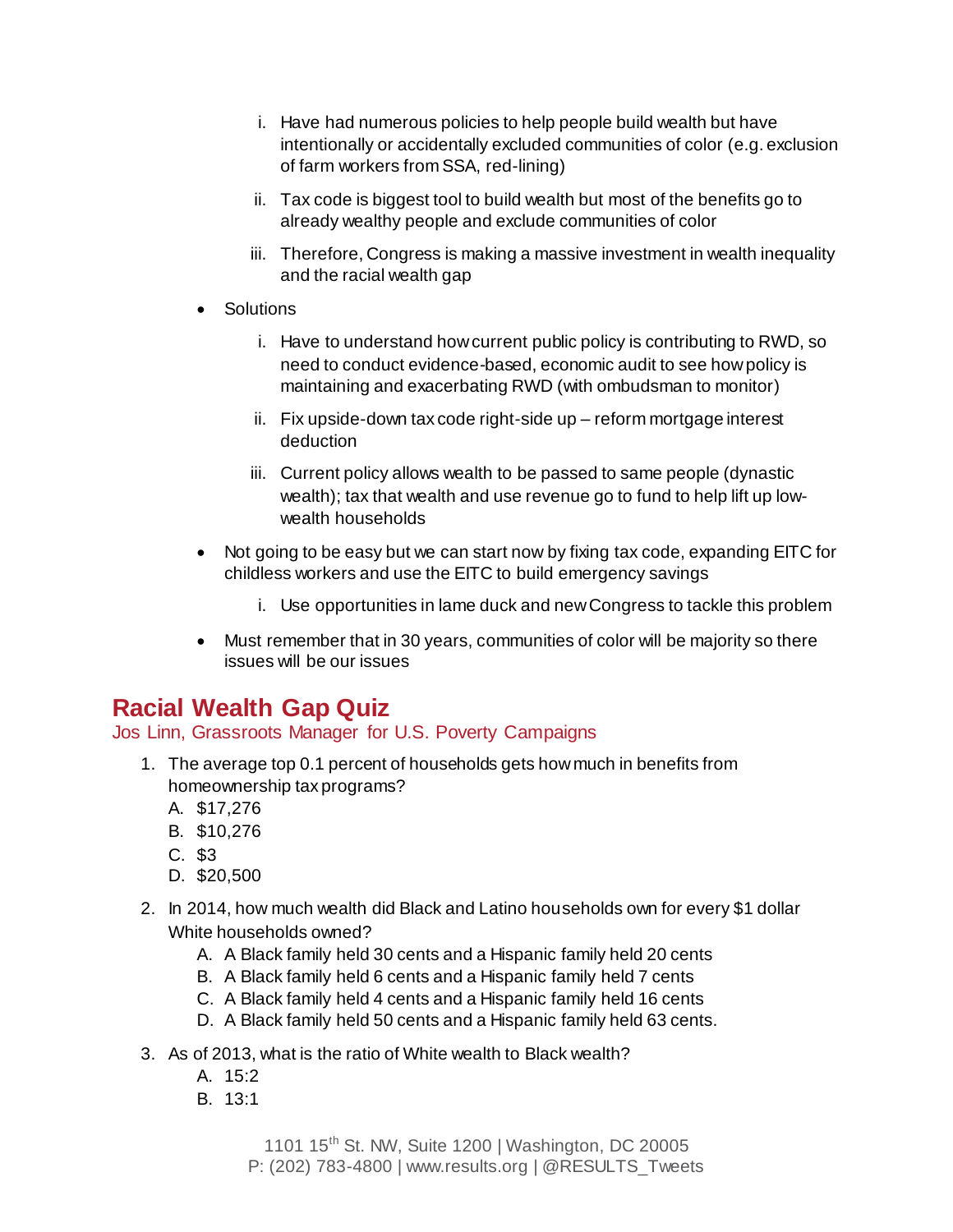- C. 10:1
- D. 9:1
- 4. In 1983, the wealth gap between the average Black and White household was \$288,000 (\$355K v. \$67K). Under current policy, what will that gap be in 2043?
	- A. \$300,000 \$400,000
	- B. \$500,000 \$600,000
	- C. \$800,000 \$900,000
	- D. Over \$1,000,000
- 5. How many Black and Hispanic families do NOT hold financial assets?
	- A. More than 1 in 5
	- B. More than 1 in 4
	- C. More than 1 in 3
	- D. More than 1 in 2
- 6. Yes or No: Does education have the most impact on reducing the racial wealth disparity?
- 7. Which of the following is considered the most significant cause of the racial wealth gap?
	- A. Lack of educational attainment
	- B. Racially-motivated/discriminatory public policies
	- C. The housing bust of 2007
	- D. Natural occurrences within such a diverse country
- 8. What action would have the least impact on reducing the racial wealth gap?
	- A. Providing every U.S. child with a small, government –funded savings account started at birth
	- B. Expanding the EITC for workers without children and provide incentives for them to save part of their EITC
	- C. Replacing current homeownership tax deductions with tax credits that benefit lower-income Americans
	- D. Making college tuition-free for all Americans

#### **Answers:**

- 1. The average top 0.1 percent of households gets how much in benefits from homeownership tax programs?
	- A. **\$17,276**

*The U.S. tax code spends over \$540 billion per year in asset-building programs and incentives, the overwhelmingly majority of which goes to the wealthiest families.*

Source: [http://cfed.org/assets/pdfs/Upside\\_Dow n\\_to\\_Right-Side\\_Up\\_2014.pdf](http://cfed.org/assets/pdfs/Upside_Down_to_Right-Side_Up_2014.pdf)

- 2. In 2014, how much wealth did Black and Latino households own for every \$1 dollar White households owned?
	- B. **A Black family held 6 cents and a Hispanic family held 7 cents**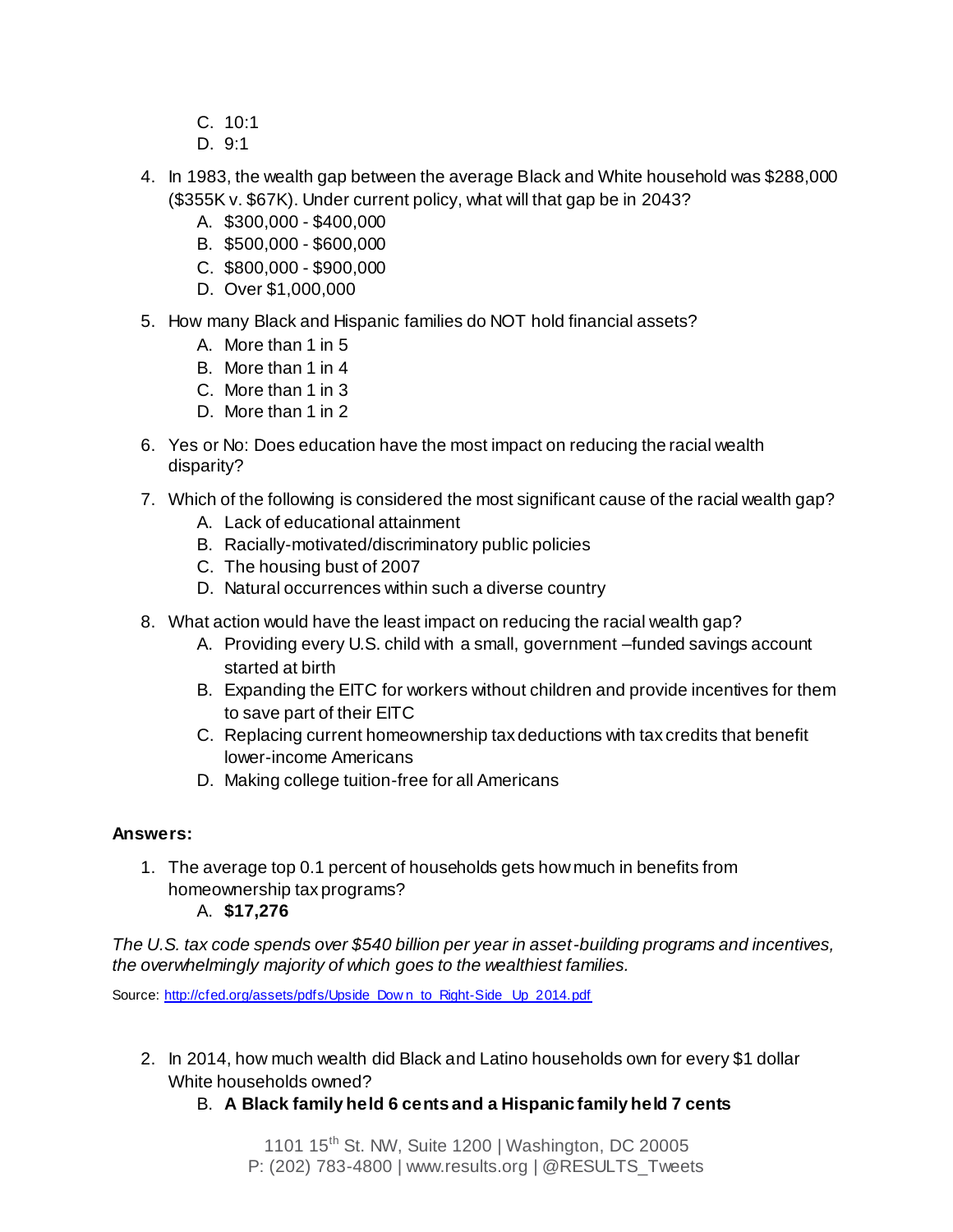3. As of 2013, what is the ratio of White wealth to Black wealth? B. **13:1**

*This ratio has actually grown since the Great Recession. Pew Research Center points out that financial assets (stocks and investments), which White families are much more likely to own, recovered quicker than housing assets.*

Source: [http://w ww.pewresearch.org/fact-tank/2014/12/12/racial-w ealth-gaps-great-recession/](http://www.pewresearch.org/fact-tank/2014/12/12/racial-wealth-gaps-great-recession/)

4. In 1983, the wealth gap between the average Black and White household was \$288,000 (\$355K v. \$67K). Under current policy, what will that gap be in 2043? A. **Over \$1,000,000**

*The wealth gap has been growing exponentially over the last 30 years. In 2013, the gap had grown from \$288,000 to \$571,000. Under current trends, the gap will grow to \$1.09 million by 2043.*

Source: [http://w ww.ips-dc.org/wp-content/uploads/2016/08/The-Ever-Grow ing-Gap-CFED\\_IPS-Final-1.pdf](http://www.ips-dc.org/wp-content/uploads/2016/08/The-Ever-Growing-Gap-CFED_IPS-Final-1.pdf)

### 5. How many Black and Hispanic families do NOT hold financial assets? C. **More than 1 in 3**

*In addition, according to a 2014 report from the Center for Global Policy Solutions, 33 percent of Blacks and 28 percent of Hispanics have no net worth or negative net worth, compared to only 13 percent of Whites.*

Source: [http://globalpolicysolutions.org/w p-content/uploads/2016/04/Beyond\\_Broke\\_FINAL.pdf](http://globalpolicysolutions.org/wp-content/uploads/2016/04/Beyond_Broke_FINAL.pdf)

6. Yes or No: Does education have the most impact on reducing the racial wealth disparity?

## **No. More educational attainment alone will not significantly close the racial wealth disparity**.

*On average, a Black or Hispanic college graduate owns less wealth than a White high school dropout.*

Source: [http://w ww.demos.org/blog/9/23/14/w hite-high-school-dropouts-have-more-w ealth-black-and-hispanic](http://www.demos.org/blog/9/23/14/white-high-school-dropouts-have-more-wealth-black-and-hispanic-college-graduates)[college-graduates](http://www.demos.org/blog/9/23/14/white-high-school-dropouts-have-more-wealth-black-and-hispanic-college-graduates)

7. Which of the following is considered the most significant cause of the racial wealth gap? B. **Racially-motivated/discriminatory public policies.**

*It is easy to assume that this wealth gap is because people just do not attain enough education, or earn enough, or that it just happened. But history shows that policies at the federal, state, and local levels (especially housing policies) explicitly or implicitly denied communities of color access to wealth building opportunities that were available to White Americans. For example,*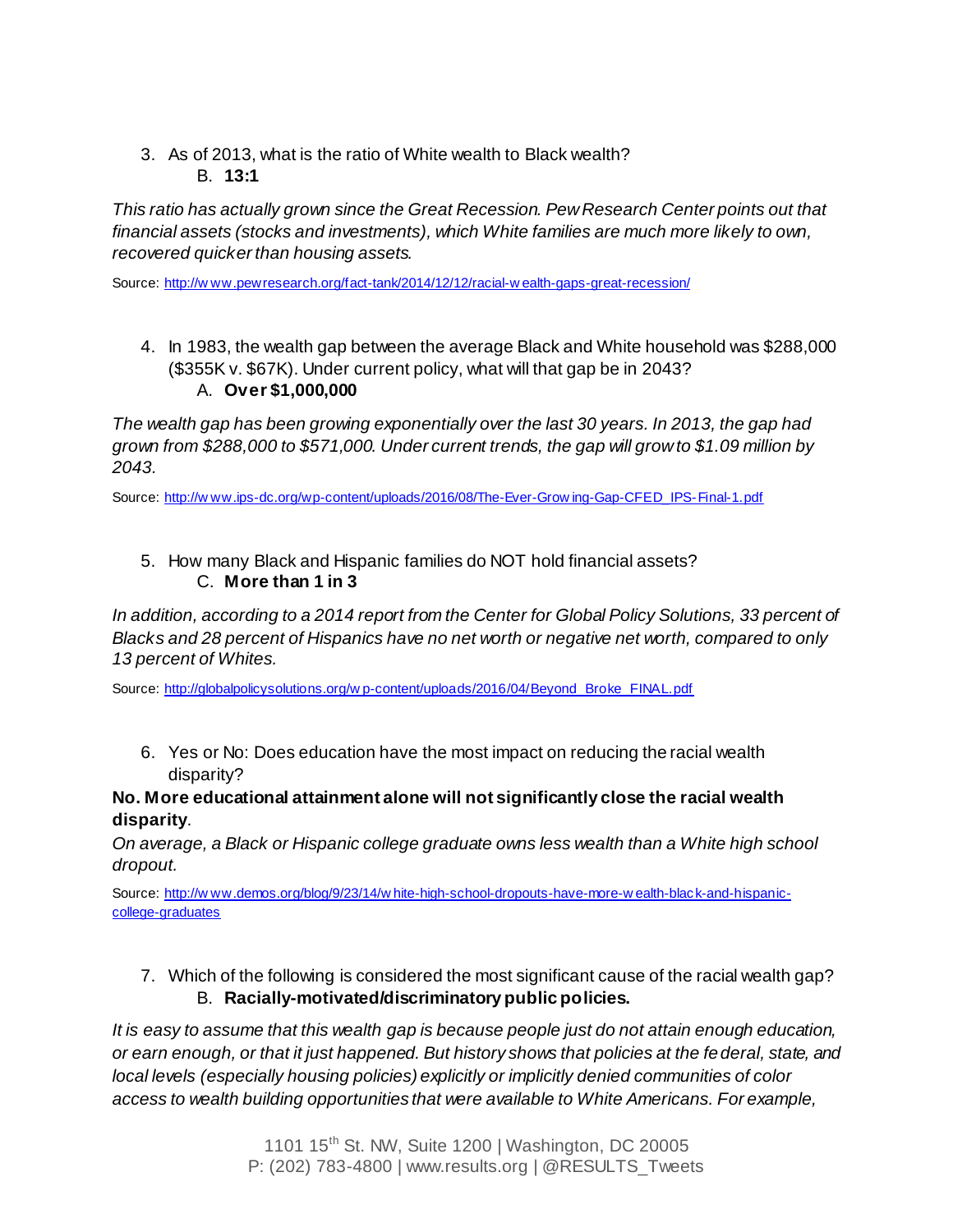*lending policies denied mortgages to African Americans or forced them to buy in predominantly "black" areas where resources were scarcer.* 

*Source:<http://www.epi.org/publication/modern-segregation/>*

8. What action would have the least impact on reducing the racial wealth gap? D. **Making college tuition-free for all Americans**

According to the 2016 report *[The Ever Growing Gap](http://www.ips-dc.org/wp-content/uploads/2016/08/The-Ever-Growing-Gap-CFED_IPS-Final-1.pdf)*, starting child savings, expanding the EITC, and using tax policy to expand low-income homeownership would all have a significant impact on the racial wealth gap. However, other analyses show that providing free college for all Americans would have a small impact on reducing the gap compared to other policy proposals.

# **Overview of Census Data, October Action, and Continued Media Push**

Meredith Dodson

## **Reminder of 2015 U.S. Census Data**

The [U.S. Census 2015 poverty data](http://www.census.gov/newsroom/press-releases/2016/cb16-158.html) released on September 13. Official Poverty Measure (OPM) shows:

- The poverty rate in 2015 was 13.5 percent, or about 43.1 million people (2014 rate was 14.8 percent).
- 3.5 million fewer people were in poverty in 2015 than in 2014.
- Child poverty dropped from 21.1 percent in 2014 to 19.7 percent in 2015 = 1 million fewer children were living in poverty in 2015 (14.5 million) than in 2014 (15.5 million).
- The poverty rate for African-Americans dropped from 26.2 percent to 24.1 percent between 2014 and 2015 and the poverty rate for Hispanics dropped from 23.6 percent to 21.4 percent.

The **Supplemental Poverty Measure** was also released:

- The EITC and CTC lifted 9.2 million people above the poverty line in 2015.
- The EITC and CTC lifted 4.8 million children above the poverty line in 2015.
- [SNAP](http://www.results.org/issues/supplemental_nutrition_assistance_program/) lifted 4.6 million people above the poverty line in 2015.

# **October Action: Urge Candidates to Prioritize Wealth Inequality and Close the Racial Wealth Gap**

- Request meetings with members of Congress and candidates during the October recess
- Ask about and search for town halls and public events they are holding this month
- Plan to discuss how they plan to address the racial wealth gap if elected
- Read the October Action for tips and background information: [http://www.results.org/take\\_action/october\\_2016\\_u.s.\\_poverty\\_action/](http://www.results.org/take_action/october_2016_u.s._poverty_action/)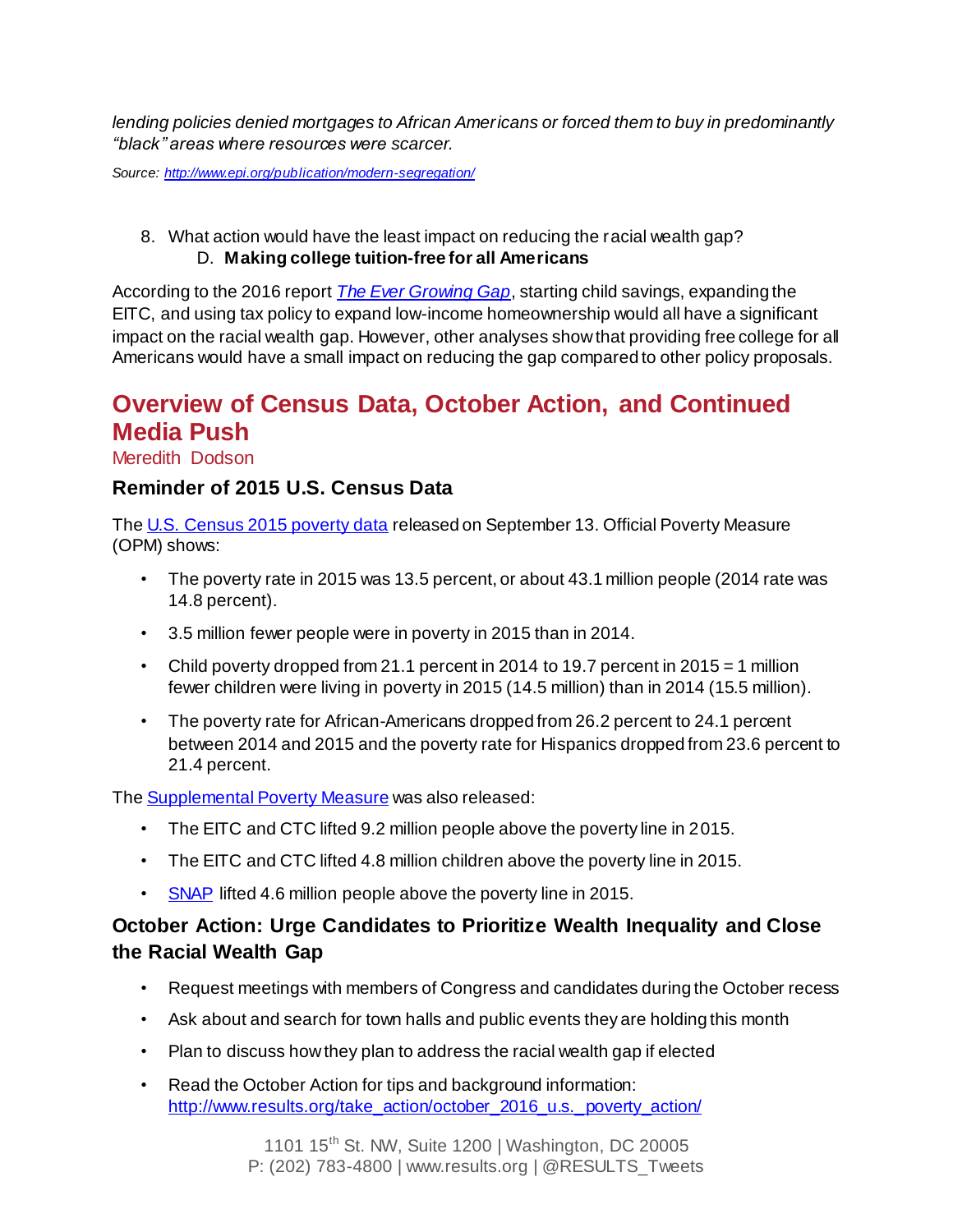• Contact Meredith Dodson [\(mdodson@results.org](mailto:mdodson@results.org)) to set up a lobby prep call to get ready for meetings and events

Sample Town Hall Question:

*Like many Americans, I am concerned with the racial unrest we've seen in the U.S. lately. But the problem goes deeper than we might think. Right now, for every dollar of white wealth in the U.S., African American households have 6 cents, and Latino households have 7 cents. Our country is stronger when everyone has opportunities to succeed. This can only be done if we address wealth inequality, with a focus on racial wealth inequality. Congress might consider tax legislation and maybe an infrastructure package early next year. If elected, will you prioritize tax and infrastructure policies that target wealth inequality and reduce the racial wealth gap?*

# **Keep Up the Great work in the Media**

- Your media can make a difference you've had **31 media hits since September 1**
- Want to keep these issues fresh in candidates' and voters' minds
- Keep submitting media pieces through the end of the year
- Election provides numerous hooks for LTEs and op-eds
- Use the September Action for talking points and sample LTEs (and link to sample op-ed)[: http://www.results.org/take\\_action/september\\_2016\\_u.s.\\_poverty\\_action/](http://www.results.org/take_action/september_2016_u.s._poverty_action/)
- Contact Jos Linn (*jlinn@results.org*) for help with drafting and submitting media (and let him know when you're published!)

# **October Action Resources**

## **Meetings and Town Halls**

- RESULTS October U.S. Poverty Action: [http://www.results.org/take\\_action/october\\_2016\\_u.s.\\_poverty\\_action/](http://www.results.org/take_action/october_2016_u.s._poverty_action/)
- RESULTS Racial Wealth Gap page: [http://www.results.org/issues/the\\_racial\\_wealth\\_gap/](http://www.results.org/issues/the_racial_wealth_gap/)

## **Media**

- RESULTS September U.S. Poverty Action: [http://www.results.org/take\\_action/september\\_2016\\_u.s.\\_poverty\\_action/](http://www.results.org/take_action/september_2016_u.s._poverty_action/)
- CBPP EITC State Face Sheets[: http://www.cbpp.org/research/federal-tax/state-fact](http://www.cbpp.org/research/federal-tax/state-fact-sheets-the-earned-income-and-child-tax-credits)[sheets-the-earned-income-and-child-tax-credits](http://www.cbpp.org/research/federal-tax/state-fact-sheets-the-earned-income-and-child-tax-credits)
- EITC Letter to the Editor: [http://capwiz.com/results/issues/alert/?alertid=59692501&MC\\_plugin=2201](http://capwiz.com/results/issues/alert/?alertid=59692501&MC_plugin=2201)
- SNAP Letter to the Editor: [http://capwiz.com/results/issues/alert/?alertid=64248626&MC\\_plugin=2201](http://capwiz.com/results/issues/alert/?alertid=64248626&MC_plugin=2201)
- 2015 U.S. Census Official Poverty Data: <http://www.census.gov/content/dam/Census/library/publications/2016/demo/p60-256.pdf>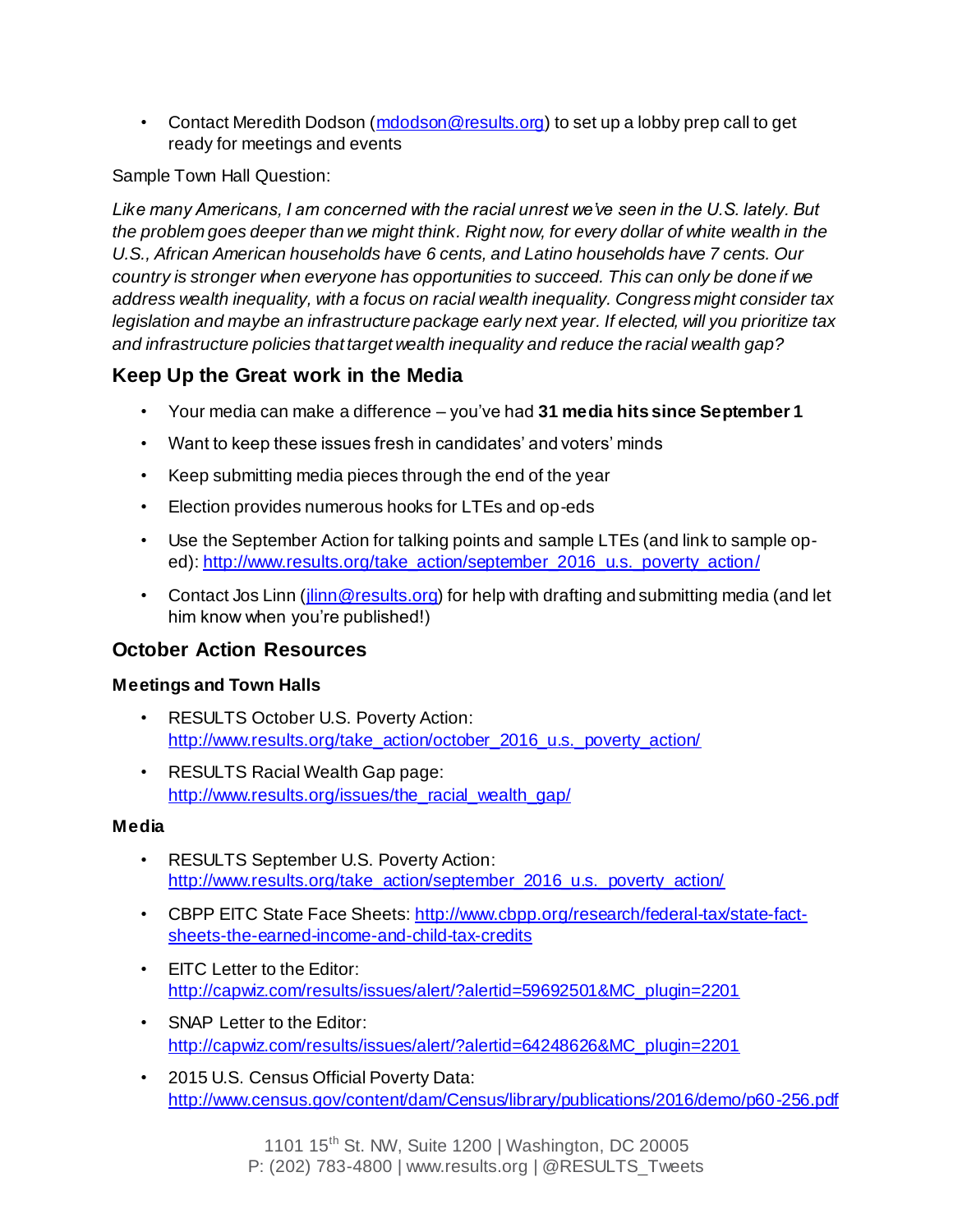- 2015 Supplemental Poverty Measure: <http://www.census.gov/content/dam/Census/library/publications/2016/demo/p60-258.pdf>
- American Community Survey (state and local data use the "Guided Search" link): <https://factfinder.census.gov/faces/nav/jsf/pages/index.xhtml>

# **Outreach in November**

Ginnie Vogts, RESULTS Columbus volunteer and Regional Coordinator (Columbus, OH)

I want to talk to you about outreach for a few minutes. What it is and why it's important for your group and RESULTS? When you think about it, almost every single one of you came to RESULTS because of outreach, whether it was a group start meeting, a one-on-one conversation, a RESULTS Intro Call, or our website. Outreach is an important part of RESULTS' success.

The Columbus group is nearly 20 years old. But not all the same people are in the group now as when we started it. We have people now who were in their teens when we were getting started. Some were here in the beginning, went away and have come back. Our door is always open. RESULTS is a point of stability through political turmoil and upheaval. It provides a focus when people are feeling overwhelmed by the vast needs around the world. RESULTS allows us to take action when we otherwise might be paralyzed by indecision and provides the tools to learn, grow and make a difference. So who wouldn't want to be part of such an awesome group? Probably mostly those who don't know about it. When a RESULTS staff member came through Columbus all those years ago and held a community outreach meeting I had never heard of RESULTS. I went because I was the chair of our Justice committee at church. Her description of RESULTS s and how it worked made so much sense to me that I immediately said I was interested and I started a domestic group the same month. I simply invited some neighbors and congregants to the first meeting. At that time no one in Columbus had heard of RESULTS. Over the years we have had countless tables at fairs, hosted forums with other groups, invited scores of people to our conference calls and events, had fund raisers and educational programs, had letter writing parties, partnered with other groups. And recently, I was at a meeting of service providers and community leaders and when I was introduced as being a RESULTS member, heads nodded and people acknowledged what RESULTS brings to the table: reliable information, consistent values, advocacy skills and a strong grassroots network.

Outreach can take many forms. It can be a large gathering with a notable speaker like the one we are having next month or it can be a one on one conversation that affects someone in such a way that they want to become part of RESULTS. Often people who already care about poverty and want to do something to change it are attracted to RESULTS. They haven't known what to do and RESULTS offers them some choices. Often folks say to me that they admire how organized RESULTS is and how they feel their time is not wasted doing activities that don't matter. We have a great deal of respect for the fact that you could be doing something else on this beautiful Saturday but you are here learning about ways to use your skills and make a difference. One thing I think we all know is that the fight to end poverty is not a speedy one and that we're in it for the long haul. But the numbers have changed and things are starting to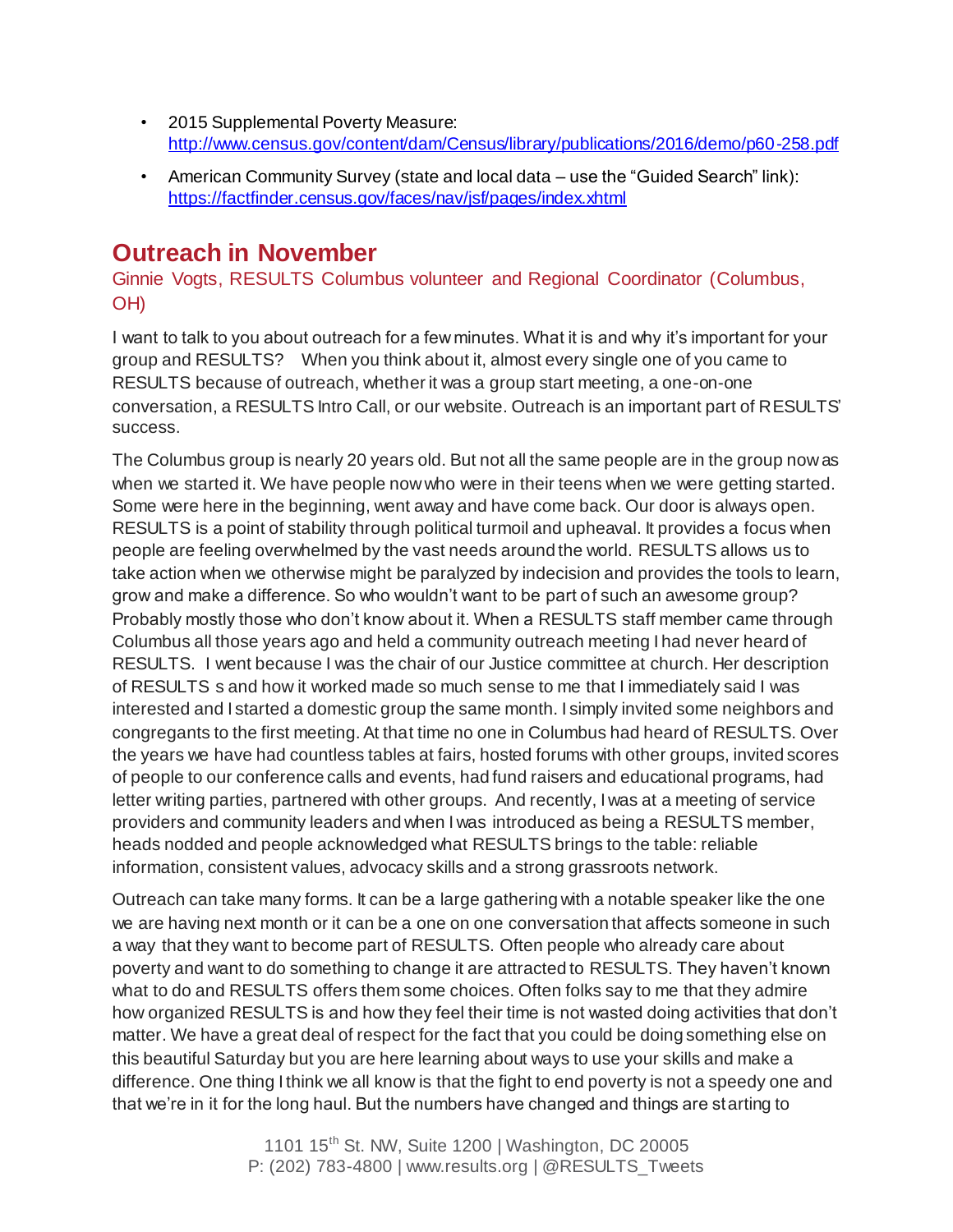improve. Keeping the pressure on protecting the safety net programs may seem tedious at times but without programs like SNAP and EITC and CTC poverty would be much worse. And now examining the racial wealth gap and putting these stark truths before an audience is starting a long overdue and crucial conversation.

This year's election provides you a great opportunity to grow your group and broaden our influence on issues of poverty. Keeping the important questions about poverty and the racial wealth gap in front of candidates and the public is vital. Asking those questions takes courage but doing so earns us appreciation and respect in the community and among lawmakers. People are engaged and want their vote to mean something. Offering an opportunity to do RESULTS' work is a way to move to the next level of engagement.

And we thrive on inviting new people to do this work

One of my favorite stories about a very successful outreach concerns four people right here in this room. Several years ago Kristen came to our door canvassing for Working America. Because I didn't know anything about it I asked her to come back after I had a chance to look it up. I was out when she came back but my daughter Kate was here and invited her in. After Kate heard Kristen's presentation on Working America Kate she told her about RESULTS. She invited her to the next meeting which was coming up. Kristen showed up on Saturday with her mother, Sue. They have been central members of our group ever since. Now Kristen's husband Marcus is a member and recently their friend, Jeanene, who attended our fund raiser last February has joined now that she's not working on Saturdays. They are all valuable smart people who have an interest in ending poverty and have found that RESULTS is a meaningful way to work on that goal together with others who feel the same way. Each new person we add to the RESULTS family brings us that much closer to realizing a world without poverty.

Outreach is so important to our success that we want make you successful at it

On **Tuesday, November 15 at 8:00pm ET**, we are hosting a National Outreach Webinar. This webinar will be geared so that both you – our existing volunteers – and people brand new to RESULTS having an inspiring and meaningful experience. This will be one week after the election and what better time is there to reflect on the results of the election and how it will impact our issues going forward. To help us navigate the post-election phase, we are thrilled to have **Dr. Maya Rockeymoore of the Center for Global Policy Solutions** speak on this webinar. She will give us her insights on how best to make issues of poverty a top priority for the next President and Congress.

The idea is to have the webinar facilitate an outreach meeting for you and your groups. Have at someone's home, a local library, in your faith community – whatever works best for you and those you want to invite to RESULTS. You'll want to build in time before or after the webinar to tout your local actions and successes. At the end, invite these new folks to get involved.

*Note that this webinar will be in lieu of our normal Saturday webinar in November.* 

You can start by talking details after today's webinar. Where do you want to have it? Who would you like to invite? To help you promote it, we will hav[e promotional materials](http://www.results.org/take_action/make_this_years_election_matter/) for you including flyers, a sample agenda, actions sheets, and forms to sign people up. Tune into the Weekly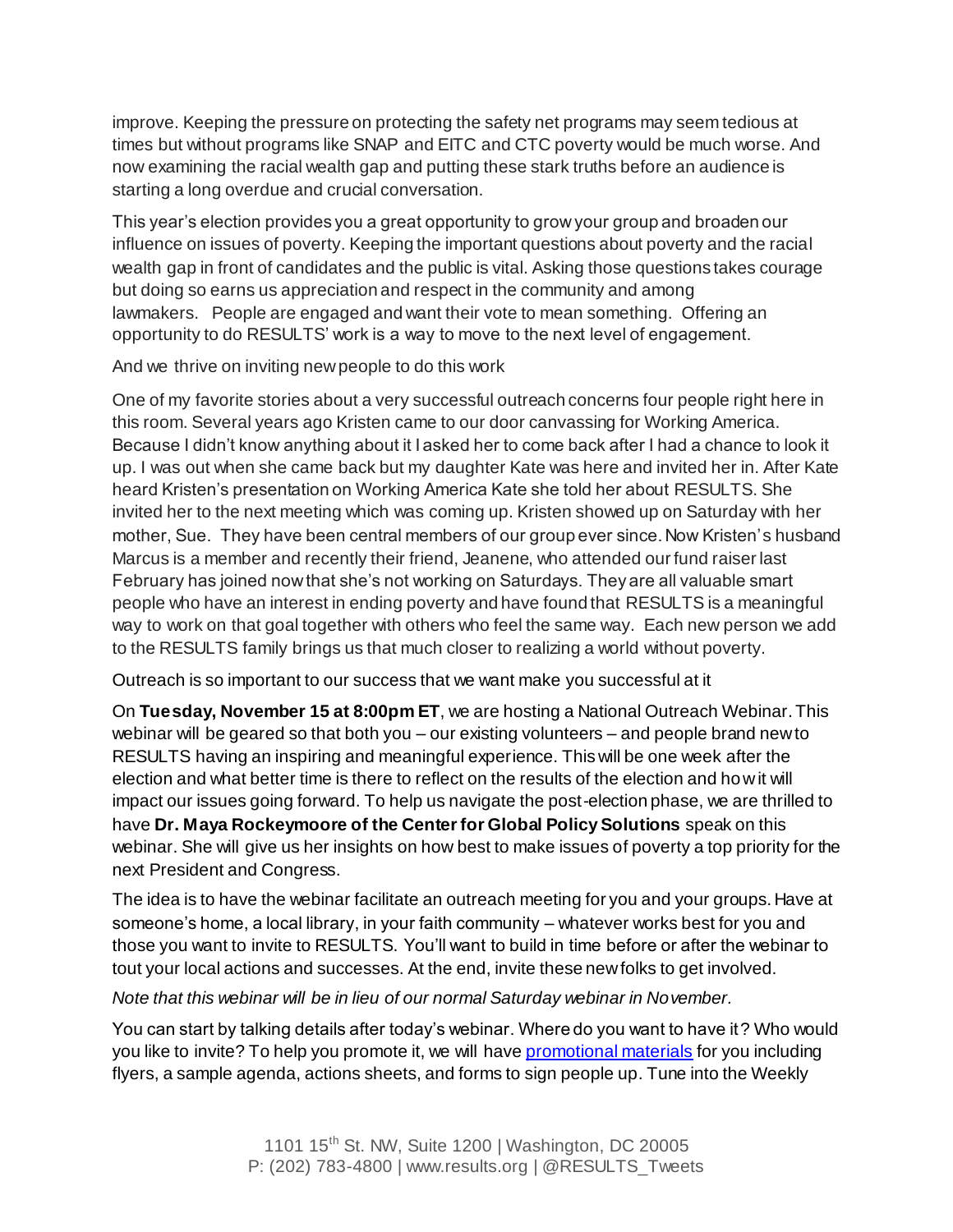update to find links to these materials. As always, you can contact RESULTS staff for any questions or help you need. Just e-mail Jos Linn at *jinn@results.org*.

This event has the potential to grow your group and thus magnify your voice in one of the most important times of our country's history. Think of what 1 or 3 or 5 new people to your group will do not only for your morale, but also your power as a force for change. Please take advantage of this moment to do something great. Start this week by simply asking people to save the date. Good luck!

# **Final Announcements**

# Kathleen Duncan, RESULTS Houston and Regional Coordinator (Houston, TX)

- **It's fall and that means fundraising time.** Our annual Virtual Thanksgiving Feast is coming up in November. This is an online Friends & Family Fundraising Campaign that is easy and fun to do. Will you and your group participate? The Virtual Thanksgiving Feast will run for 10 days from November 14 – 24. To get you primed and ready, we'll be having a Kickoff Call on Thursday, November 10 at 8:30pm ET. More details soon. If you want to participate or have questions, please e-mail the Development team at [development@results.org](mailto:development@results.org).
- **Share Your Stories with Us.** A big part of RESULTS' success is how your stories inspire others into action. RESULTS has created a new form to gather your advocacy stories to use to inform others about the power we all have to create change. We'll share them on our website, promotional materials, outreach, and other places that can educate and empower others. Go to ou[r Voices of RESULTS](https://results1.typeform.com/to/RuPJ9R) form and share your story today!
- **Join the new RESULTS Volunteers Facebook page,** where you can share successes, pictures, challenges, best practices, and ask questions to help in your advocacy work. Think of it as a listserv on Facebook. Go to <https://www.facebook.com/groups/RESULTSVolunteers/> to join.
- After any face-to-face meeting or town hall where you ask a question, please fill out our **Lobby Report Form** so we know how it went. [www.tinyurl.com/RESLRF](http://www.tinyurl.com/RESLRF)
- **RESULTS U.S. Poverty Free Agents Calls** will meet on Tuesday, October 18 at 1:00 pm and 8:00 pm ET. Join at<http://fuze.me/32256018> or (201) 479-4595, Meeting ID: 32256018#.
- The next **RESULTS Introductory Call** is this Wednesday, October 12 at 9:00 pm ET. Register for an upcoming Intro Call on th[e RESULTS website.](http://www.results.org/take_action/become_a_results_activist/)
- Remember*, there is no Saturday webinar in November*. Instead, plan to join us (along with lots of new people from your community) for the U.S. Poverty National Outreach Webinar on **November 15 at 8:00 pm ET** with Dr. Maya Rockeymoore.
- The **2017 RESULTS International Conference** is July 22-25, 2017 Washington, DC. Please mark your calendars and plan to attend.
- You can find these and other events on the **RESULTS Events Calendar**.